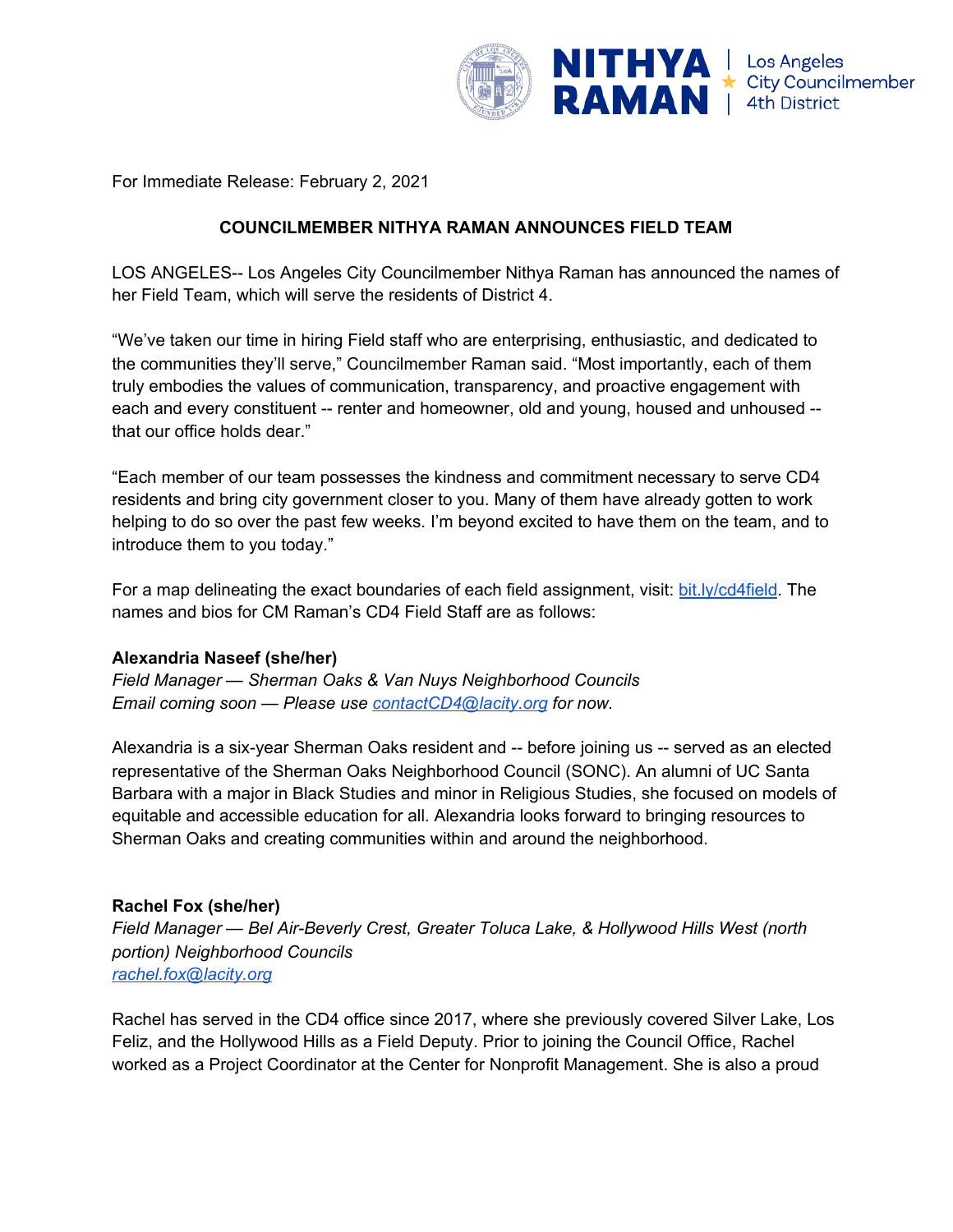

alumni of the Los Angeles County Arts Commission Internship Program and a resident of Silver Lake.

#### **Su In Lee (she/her)**

*Field Manager — Greater Wilshire Neighborhood Council (Koreatown, Larchmont Village, Hancock Park, Windsor Village) sooin.lee@lacity.org*

Su is a graduate from the University of Southern California with a Masters in Public Diplomacy and a BA in Communication. She has experience working with communities at the international and local levels as a Community and Project Manager and a Field Organizer.

### **Sarah Tanberg (she/her)**

*Field Manager — Silver Lake, Los Feliz, & Hollywood United Neighborhood Councils [sarah.tanberg@lacity.org](mailto:sarah.tanberg@lacity.org)*

Prior to joining the CD4 office, Sarah worked as a Field Lead for Councilmember Raman's campaign and taught early childhood education. She holds a Master's degree in Early Childhood Education and is an advocate for young children and their families. She lives with her two dogs, two cats, and husband in Silver Lake.

## **Tabatha Yelos (they/she)**

*Field Manager — Central Hollywood, Mid-City West, & Hollywood Hills West (southern portion) Neighborhood Councils [tabatha.yelos@lacity.org](mailto:tabatha.yelos@lacity.org)*

Tabatha studied design & media arts at UCLA, which informed their approach to problem-solving. They got involved in local politics by getting to know their neighbors and cleaning up trash on their street, leading to them becoming a community organizer. They're especially excited to get to work with tenants throughout the district and give a voice to communities that are typically underrepresented in our local government.

## **Armida Reyes (she/her)** *District Liaison contactCD4@lacity.org*

Armida, a recent graduate from UCLA with a BA in International Development Studies and minor in Geography, originally hails from South Central Los Angeles. She is excited to bring her knowledge and enthusiasm for serving Council District 4 to the District Liaison position.